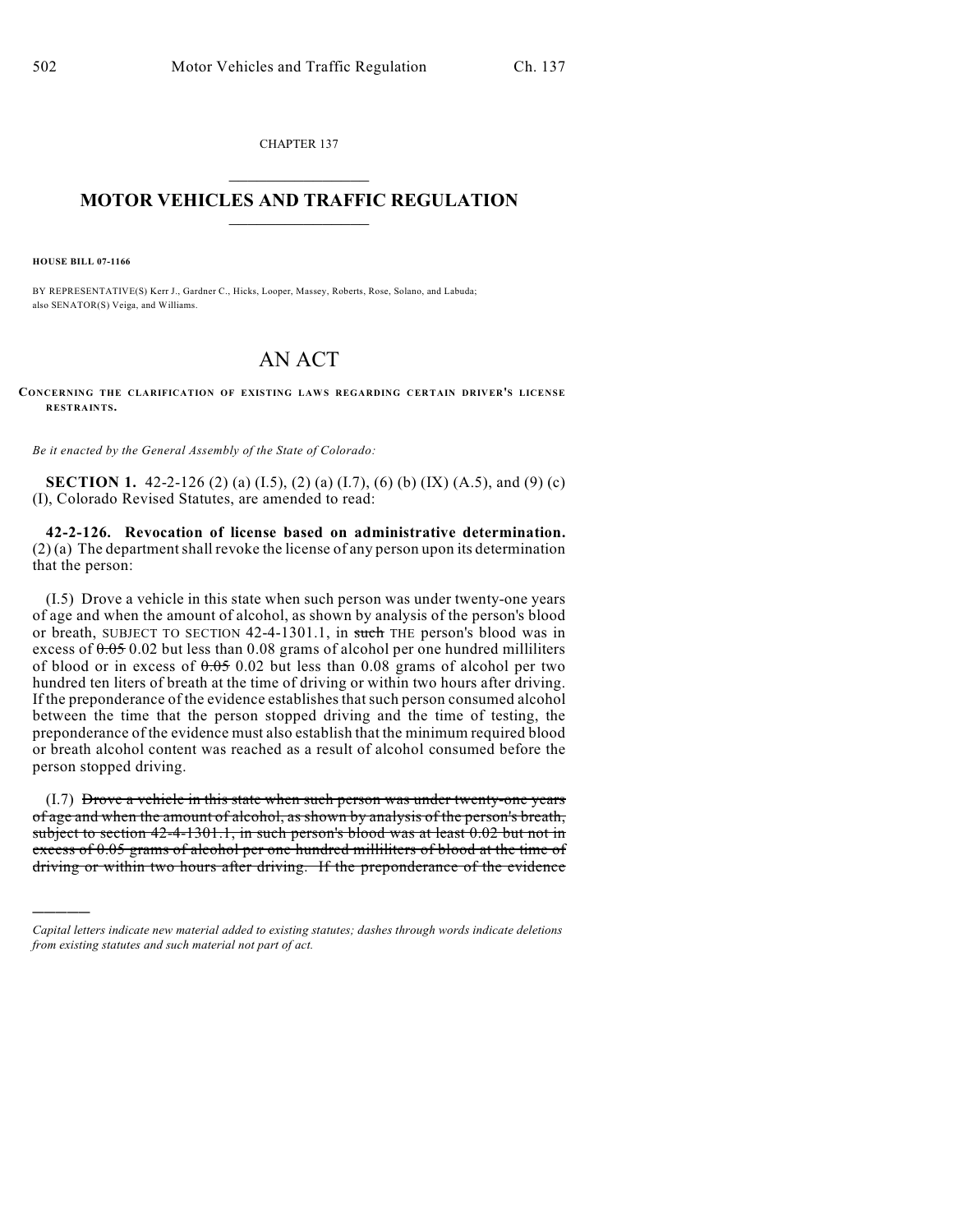establishes that such person consumed alcohol between the time that the person stopped driving and the time of testing, the preponderance of the evidence must also establish that the minimum 0.02 breath alcohol content was reached as a result of alcohol consumed before the person stopped driving.

(6) (b) (IX) (A.5) A person TWENTY-ONE YEARS OF AGE OR OLDER AT THE TIME OF THE VIOLATION whose license is revoked for a first offense under subparagraph (I) of paragraph (a) of subsection (2) of this section may request that, in lieu of the three-month revocation, the person's license be revoked for a period of not less than thirty days, to be followed by a suspension period of such length that the total period of revocation and suspension equals six months. If the person is a persistent drunk driver, as defined in section 42-1-102 (68.5), the probationary license shall be conditioned on the use of an approved ignition interlock device, as defined in section 42-2-132.5 (7) (a). The time served under a probationary license shall not be credited against any mandatory interlock restriction imposed pursuant to section 42-2-132.5. If the hearing officer approves the request, the hearing officer may grant the person a probationary license that may be used only for the reasons provided in section 42-2-127 (14) (a).

(9) (c) (I) Where a license is revoked under subparagraph (I) OR (I.5) or  $(1.7)$  of paragraph (a) of subsection (2) of this section, the sole issue at the hearing shall be whether, by a preponderance of the evidence, the person drove a vehicle in this state when the amount of alcohol, as shown by analysis of the person's blood or breath, in such person's blood was 0.08 or more grams of alcohol per one hundred milliliters of blood or 0.08 or more grams of alcohol per two hundred ten liters of breath at the time of driving or within two hours after driving if the person was twenty-one years of age or older at the time of driving the vehicle or, subject to section 42-4-1301.1, at least 0.02 but not in excess of 0.05 grams of alcohol per two hundred ten liters of breath at the time of driving or within two hours after driving GRAMS OF ALCOHOL PER ONE HUNDRED MILLILITERS OF BLOOD OR AT LEAST 0.02 GRAMS OF ALCOHOL PER TWO HUNDRED TEN LITERS OF BREATH AT THE TIME OF DRIVING OR WITHIN TWO HOURS AFTER DRIVING if the person was under twenty-one years of age at the time of driving the vehicle.  $\sigma r$  in excess of 0.05 grams of alcohol per one hundred milliliters of blood or in excess of 0.05 grams of alcohol per two hundred ten liters of breath at the time of driving or within two hours after driving if the person was under twenty-one years of age at the time of driving the vehicle. If the preponderance of the evidence establishes that such THE person consumed alcohol between the time that the person stopped driving and the time that testing occurred, the preponderance of the evidence must also establish that the minimum 0.08 blood or breath alcohol content required in subparagraph (I) of paragraph (a) of subsection (2) of this section, OR the minimum  $0.05$  0.02 blood or breath alcohol content required in subparagraph (I.5) of paragraph (a) of subsection (2) of this section or the minimum  $0.02$  breath alcohol content required in subparagraph  $(1.7)$ of paragraph (a) of subsection (2) of this section was reached as a result of alcohol consumed before the person stopped driving; or, where a license is revoked under subparagraph (II) of paragraph (a) of subsection (2) of this section, whether the person refused to take or to complete or to cooperate in the completing of any test or tests of the person's blood, breath, saliva, or urine as required by section 42-4-1301.1. If the presiding hearing officer finds the affirmative of the issue, the revocation order shall be sustained. If the presiding hearing officer finds the negative of the issue, the revocation order shall be rescinded.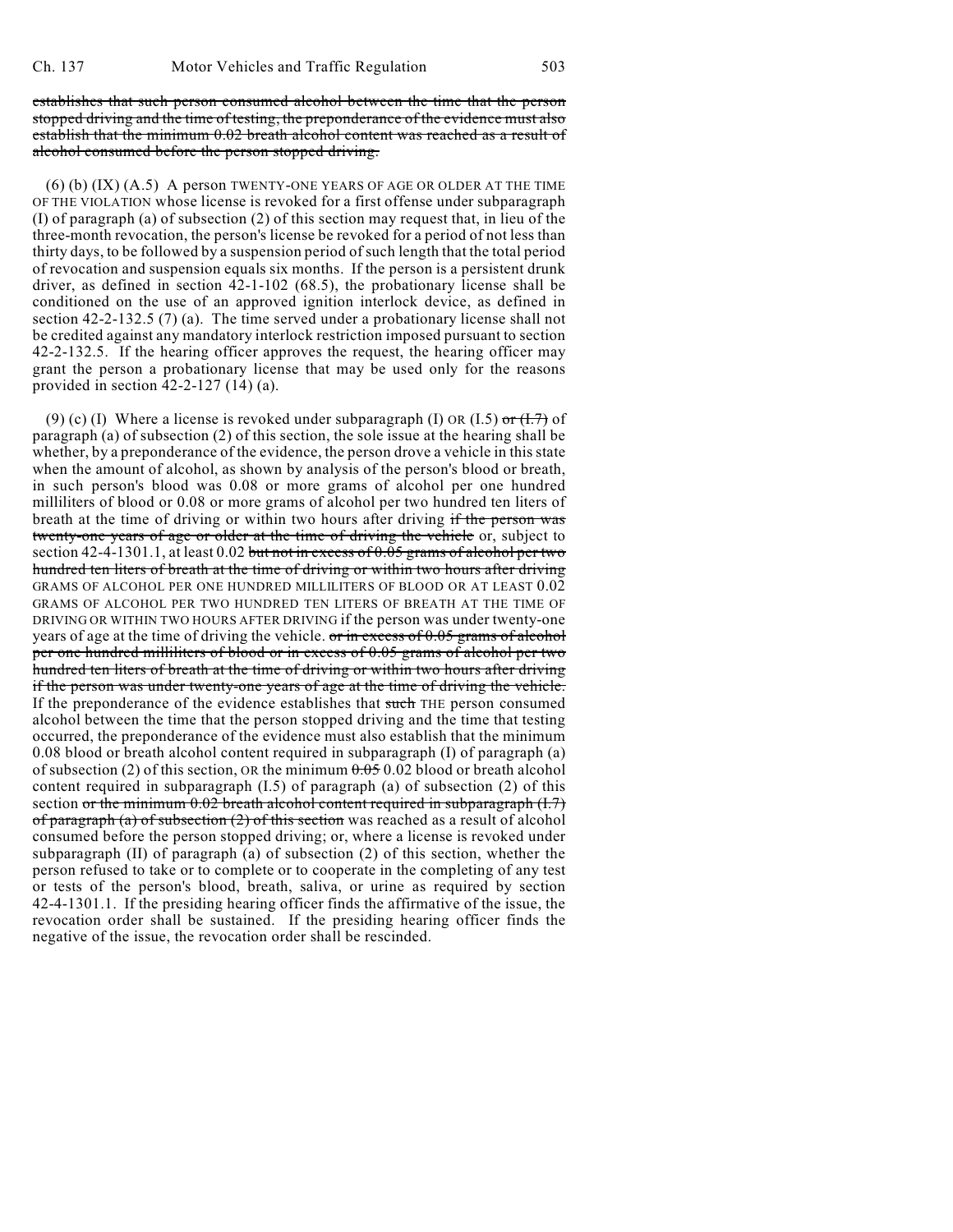**SECTION 2.** The introductory portion to 42-2-104 (2) and 42-2-104 (2) (a) and  $(2)(b)$ , Colorado Revised Statutes, are amended, and the said 42-2-104  $(2)$  is further amended BY THE ADDITION OF A NEW PARAGRAPH, to read:

42-2-104. Licenses issued - denied. (2) No EXCEPT AS OTHERWISE PROVIDED IN THIS ARTICLE, A person shall NOT be licensed by the department to operate any motor vehicle in this state:

#### (a) While any license issued to such person has been suspended;

(b) Whose license has been revoked until the expiration of twelve months after such revocation;

(b.5) WHILE THE PERSON'S PRIVILEGE TO DRIVE IS UNDER RESTRAINT;

**SECTION 3.** 42-2-125 (1) (d), (1) (o), (2), (2.3), (2.8), and (3), the introductory portion to  $42-2-125(6)(a)$ , and  $42-2-125(6)(b)$  and  $(8)$ , Colorado Revised Statutes, are amended to read:

**42-2-125. Mandatory revocation of license and permit.** (1) The department shall immediately revoke the license or permit of any driver or minor driver upon receiving a record showing that such driver has:

(d) Been convicted of failing to stop and render aid as required by sections 42-4-1601 and 42-4-1602 in the event of a motor vehicle accident resulting in the death or injury of another SECTION 42-4-1601;

#### (o) Been: convicted of:

(I) CONVICTED OF an offense described in section 18-4-501, C.R.S., OR A COMPARABLE MUNICIPAL CHARTER OR ORDINANCE OFFENSE, if the court determines that the criminal mischief involves damage to a motor vehicle; or

(II) CONVICTED OF, OR HAS RECEIVED A DEFERRED JUDGMENT FOR, an offense described in section  $18-4-409$  or  $18-4-503$  (1) (c), C.R.S., OR A COMPARABLE MUNICIPAL CHARTER OR ORDINANCE OFFENSE. or

### (III) A comparable municipal charter or ordinance offense.

(2) UNLESS OTHERWISE PROVIDED IN THIS SECTION, the period of revocation SHALL BE NOT LESS THAN ONE YEAR, EXCEPT THAT THE PERIOD OF REVOCATION based on paragraphs (b), (c), and (k) of subsection (1) of this section shall be one year; except that any violation involving a commercial motor vehicle transporting hazardous materials as defined under section 42-2-402 (7) shall result in a revocation period of three years.

 $(2.3)$  The period of revocation under subparagraph  $(I)$  of paragraph  $(g)$  of subsection (1) of this section shall be for not less than one year.

(2.8) The period of revocation for A person whose license has been revoked pursuant to paragraph (o) of subsection (1) of this section shall be for not less than